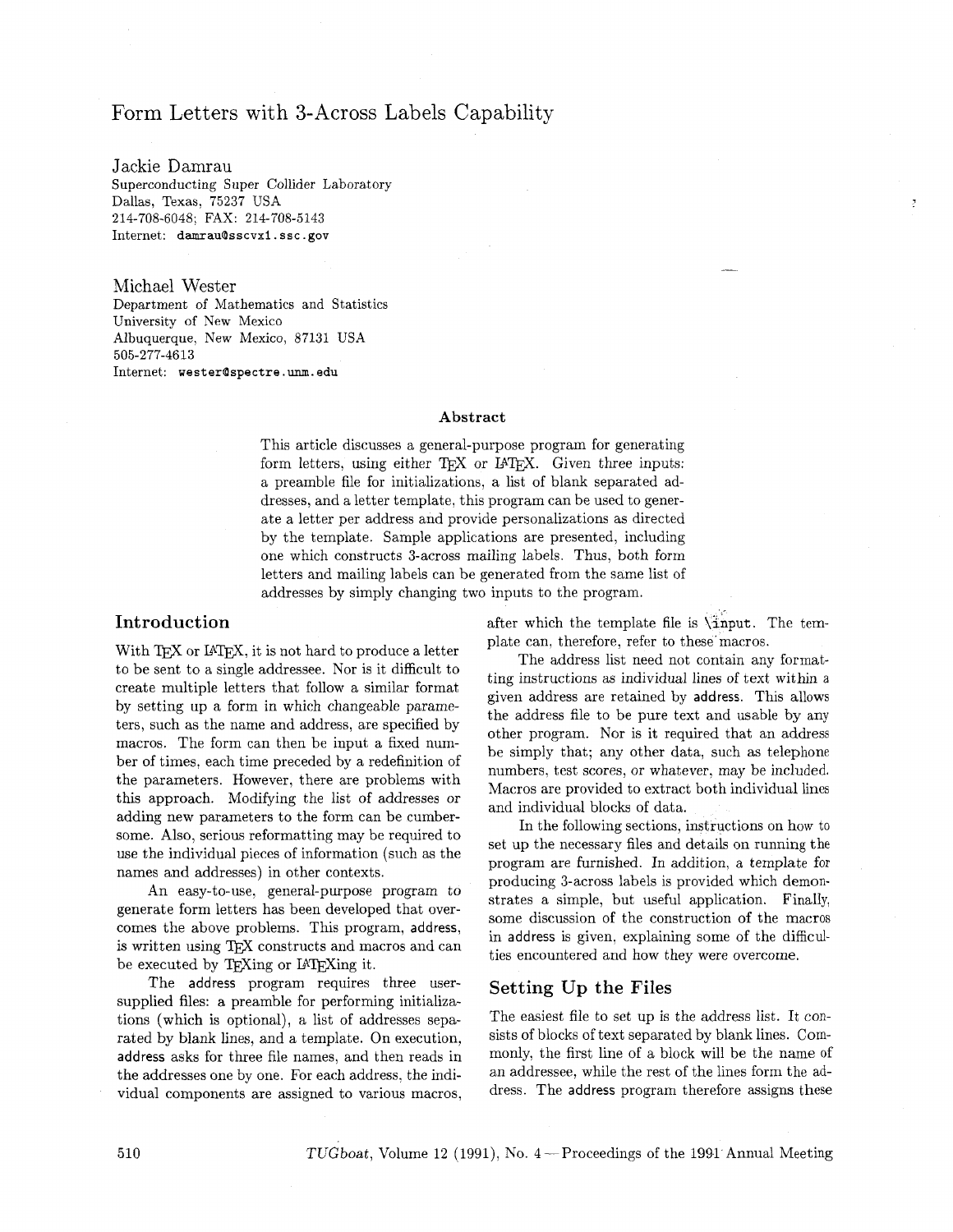segments of text to the macros **\Name** and **\Address.**  respectively.

Unlike normal  $TFX$  input, individual lines of text within an address (which can be of arbitrary length) retain their identity. This is accomplished by concatenating the lines, using  $\setminus \setminus$  as a separator. For IAT<sub>F</sub>X, this is quite convenient since a reference to **\Address** will result in the expansion of each  $\setminus \setminus$ as a new line. In T<sub>F</sub>X, a similar effect can be obtained by

#### **\def\\C\hfil\breakl**

In the template file, individual lines within **\Address** can be selected by **\AddrLine{n}**, where **n** is a positive integer. In addition. **\Laddr** will count the number of lines in **\Address** and **\Naddr**  will refer to the current position in the address list.

It is often desirable to include other information along with the address. The easiest way to do this with address is to divide the lines of text in the address segment into subblocks, each of which can be of variable length. The macro call,  $\AdarBlock{k}$ , is provided to select the *kth* subblock, where a line consisting of --- acts as a separator between subblocks. (Two consecutive lines of --- will not produce an empty subblock, but this effect can be achieved by inserting a line consisting of **Cl** between the lines.)

To extract individual lines from a subblock of **\Address,** a two-step process is required. **\StoreAddrBlock(k)\in\Block** will define the contents of the macro **\Block** to be the  $k^{\text{th}}$  subblock of \Address. \GetLine{n}\of\Block will then select the  $n<sup>th</sup>$  line of the **\Block**. This procedure is necessary to circumvent some peculiarities of TEX macro expansion.

One of the more salient features of address is the ability to intelligently parse the **\Name** and break it up into its components. For example, suppose the name is The Honorable and Mrs. Henry \& Matilda Edward Bo van Frothingham Ill, Royals. The following macro assignments will then be made when this name is parsed:

|                                    |                   | $\SociallTitle \rightarrow The Honorable and Mrs.$   |
|------------------------------------|-------------------|------------------------------------------------------|
|                                    |                   | $\forall$ FirstName $\rightarrow$ Henry $\&$ Matilda |
| \MiddleName                        |                   | $\rightarrow$ Edward Bo                              |
| <b>LastName</b>                    |                   | $\rightarrow$ van Frothingham                        |
| <i><b>Suffix</b></i>               | $\rightarrow$ III |                                                      |
| $\theta \rightarrow \text{Royals}$ |                   |                                                      |
|                                    |                   |                                                      |

Simpler names will result in some of the above macros having null definitions.

The macros associated with the address program are summarized in the following table.

| <b>\DEFAULTtolist</b><br><b>\DEFAULTletter</b>                                                                            | default address list<br>(initially, tolist)<br>default letter<br>template (initially,<br>letter)                                                                                                   |
|---------------------------------------------------------------------------------------------------------------------------|----------------------------------------------------------------------------------------------------------------------------------------------------------------------------------------------------|
| \Name<br><i>\Address</i><br>\SocialTitle<br><b>\FirstName</b><br>\MiddleName<br><b>LastName</b><br>\Suffix<br>\0therTitle | first line of the<br>address<br>subsequent lines of<br>the address<br>e.g., Dr., Mr., Ms.<br>first name<br>middle names<br>last name<br>e.g., Sr., Jr., III<br>academic and<br>professional titles |
| <i>Naddr</i>                                                                                                              | position of the<br>address in the<br>tolist                                                                                                                                                        |
| \Laddr                                                                                                                    | number of lines in<br><i>Address</i>                                                                                                                                                               |
| $\Lambda$ ddrLine $\{n\}$                                                                                                 | $n^{\text{th}}$ line of<br><i>Address</i>                                                                                                                                                          |
| $\Lambda$ ddrBlock $\{n\}$                                                                                                | $n^{\text{th}}$ subblock of<br><i>Address</i>                                                                                                                                                      |
| $\Set{n}{in \mathbb{B}}$                                                                                                  | store the $n^{\rm th}$<br>subblock of<br>\Address in \B                                                                                                                                            |
| $\Set{n}\of \B$                                                                                                           | $n^{\text{th}}$ line of $\setminus$ B                                                                                                                                                              |
| \addspace\A<br>$\setminus$ topbox $\{H\}$ { $W$ }{text}                                                                   | adds a space after<br>\A if it is not null<br>top aligned box of<br>height $H$ and<br>width $W$                                                                                                    |

An example of an address list appears below. Notice that following the address in each instance is a separate block of two lines.

**Mrs. Apple Thesaurus Apt.** Z 234 **Gestalt Lane Cockermouth, Umbria, U.K.**   $--$ **artichokes jalape\"nos Harry** K. **Banana P.O. Box** 29246 **Kahului, Maui** , **Hawaii** 

 $\qquad \qquad -$ **mustard greens okra**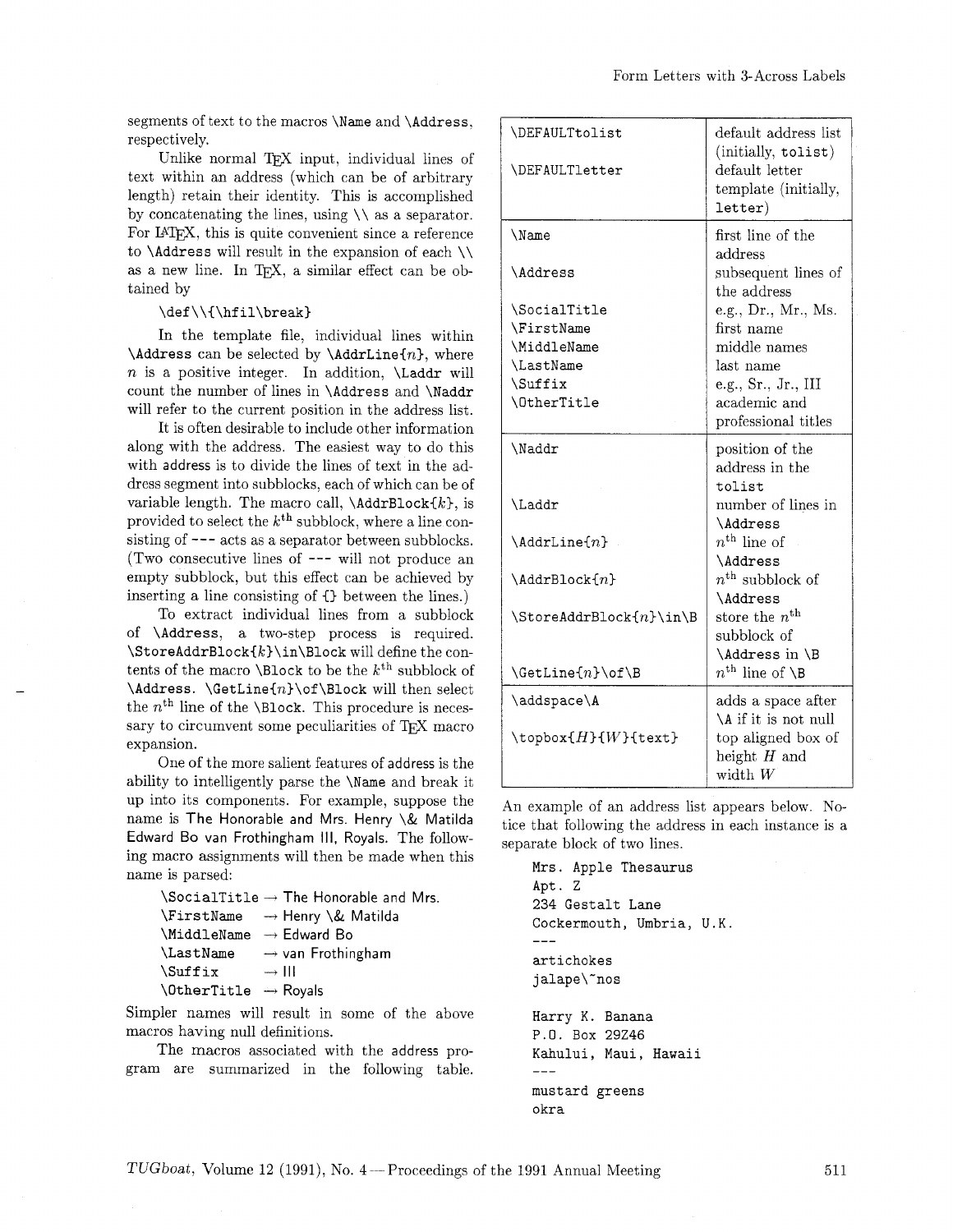A typical (IATEX) letter template that might be used with the above list of addresses looks like:

```
\langle Name\langle \rangle\AddrBlock{1}
\StoreAddrBlock{2)\in\veggies 
Dear \addspace\SocialTitle\LastName: 
Welcome to the vegetable of the month 
club! Your introductory offer of 
two selections this first month are 
\GetLine{l)\of\veggies\ and 
\GetLine{2)\of\veggies. ... 
\newpage
```
The macro **\addspace** is used to produce correct spacing in the salutation by adding a proper space after **\SocialTitl2** if it contains text and doing nothing if **\SocialTitle** is empty (as would be the case for the second addressee).

The last file needed by address is the preamble. This file is **\input** once and is used to perform initializations, such as setting margins and defining macros. If address is being IATFXed, the preamble is input before the **\begin{document)** that is executed automatically before processing the addresses. A sample preamble that can be used under TFX or IATFX is given below. (The definition for **\ifundefined** can be found in Knuth [page 40] and is present in address.)

```
% 
% Generic TeXjLaTeX preamble for 
% address.tex . 
% 
\ifundefined{LaTeX) % TeX 
   \magnification=\magstepl 
   \vof f set=Oin 
   \hof f set=Oin 
   \vsize=gin 
   \hsize=6.5in 
   \nopagenumbers 
   % 
   \def \\{\hf il\break) 
   \def\newpage{\vfil\eject) 
\else % LaTeX 
   \documentstyle [12pt] {letter) 
   \t opmargin Oin 
   \headheight Oin 
   \headsep Oin 
   \oddsidemargin Oin 
   \textheight gin 
   \textwidth 6.5in 
   \pagestyle{empty) 
\f i
```
## Running the Program

The address program is executed simply by typing *tex address* or *latex address.* This action produces the following set of requests:

```
Enter the filename of the preamble 
   [preamble.tex]:
Enter filename of recipients' addresses 
   [tolist.tex]:
Enter the filename of the letter 
   template [letter.tex] :
```
The filenames in square brackets ([ I) are Enter the Tite<br>template [1]<br>The filenames if<br>default values and<br>RETURN. (The 4<br>and third files can b default values and are accepted by pressing a **RETURN**. (The default names for the second and third files can be changed by redefining the macros **\DEFAULTtolist** and **\DEFAULTletter** in the preamble.) Of course, the various files should contain commands appropriate to the package actually being used.

address is designed to be reasonably robust. This and T<sub>F</sub>X's rules for reading input allows some sloppiness in setting up the address list. For example, leading and trailing white space and extra blank lines are all ignored. Also, a % can be used to comment-out text. This last item implies that any line with a % as its first nonblank character will be treated as a blank line.

# Making 3-Across Mailing Labels

By taking advantage of the macros defined in address, it is not difficult to design a template that can produce 3-across labels. The following template will create a three-column, 33 labels-per-page format for a standard sheet of  $2.75" \times 1"$  labels. The resulting output can be sent directly to sheets of labels or onto regular paper, which can then be photocopied onto label sheets.

```
\ifcase\the\Naddr
```

```
\or\topbox{lin){2.75in){\Name\\\AddrB1ockl~% 
  \or\topbox{lin){2.75in){\Name\\\AddrBlockl)% 
 \or\topbox{1in}{2.75in}{\Name\\\AddrBlock1}\\
     \Naddr=O 
\chi i
```
The methodology used here is to produce differing output depending on the value of **\Naddr.**  The **\if case** construct will result in three horizontally aligned boxes, each containing the current contents of **\Name** and the first subblock of **\Address,**  as **\Naddr** takes on the values 1, 2 and 3. At the end of the third case, a new line is started and **\Naddr** is reset to 0. Thus, the next time around, address will have incremented **\Naddr** back to 1 and the process will start over. The macro **\topbox{H){W){text),** defined in address by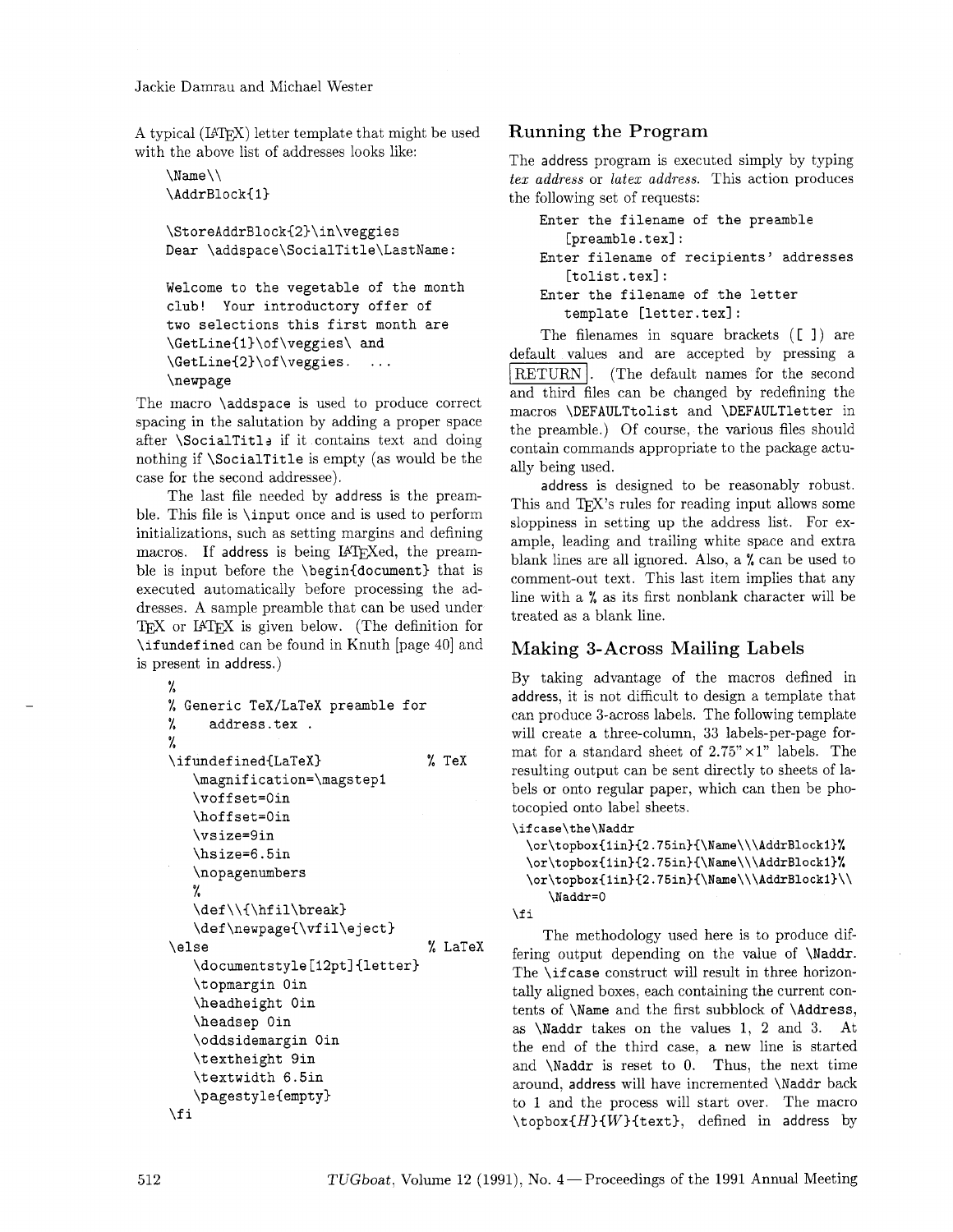### \def\topbox#1#2#3{\leavevmode  $\v{vtop to #1{\hsize=#2 #3\vf1\eeject}}$

will produce a top-aligned box containing the text of height H and width *W.* 

The above strategy is easily modified to handle any number of columns and any spacing requirements for a regular gridlike pattern of labels. Depending on the printer settings, the top and left margins established in the preamble (not shown) may need to be changed as well. Using 12-point fonts, it is possible to put 6 lines of text in a one-inchhigh label. This can be increased by decreasing the fontsize set in the preamble.

Comments on other labeling schemes. A labelmaking capability is already available in IATEX, as well as in other programs; but these do not possess the flexibility nor the ease of use exhibited by address. According to Lamport [page 67], the \makelabels command prints a "list of mailing labels, one for each letter environment, in a format suitable for xerographic copying onto 'peel-off' labels." However, the two-column format produced does not correspond nicely to 3-across and other common mailing label arrangements nor can it be changed easily.

In printing 3-across mailing labels in Microsoft Word, it is necessary to type three sets of field names, a NEXT instruction telling Microsoft Word to place information from more than one record onto a single copy of a form document, and various other commands and formatting statements. Typically, in programs of this type, a number of steps will be required; and again, the choice of output formats will be quite limited. Also, the data typically cannot be a simple ASCII file but must be converted into the program's possibly multifield internal format.

# Comments on the Code

In developing address, certain difficulties had to be overcome. The solutions found may be of benefit to other users. One problem encountered was creating a box of text that had a definite height, as well as a definite width. The \topbox macro mentioned above has these features. It is adapted from the definition of IATEX's \parbox command. With respect to T<sub>E</sub>X's viewpoint, the  $H$  in the definition of \topbox is really a depth with the height of the box being zero, but these details can normally be ignored.

A second obstacle was obtaining sequential space delimited strings (e.g., words) from a line of text in a robust manner. Macros to do this were needed to build the name-parsing macro

(\breakup). For example, suppose \List is defined by  $\det\List{ a1 b2 c3 }$ . The first 'word' of \List is al, the second is b2, and the third is c3. One way to select elements in this fashion is to construct macros, \wcar and \wcdr, that are analogous to the Lisp functions, CAR and CDR. \wcar\List\nil should select a1 and \wcdr\List\nil should return (b2 c3 ). Moreover, \wcar and \wcdr of { } and *{}* should be null, and any sequence of multiple spaces should be treated like a single space.

If \List is a simple list of tokens (for example, <sup>C</sup>a b c **I),** then a token CAR and CDR can be defined as follows:

```
% 
% Test for {). 
% 
\def\ifnull#l{\ifx#l\empty) 
% 
% \tcar\List\nil picks off the first non- 
% blank token (which is typically a 
% character or a control sequence) in 
% the \List. If the \List is blank or 
% empty, then a null string is returned. 
% 
\def \tcar#l\nil{\ifnull#l 
                   \empty 
                \else 
                   \tCar#l\nil 
                \f i} 
\def\tCar#1#2\nil{#1) 
% 
% \tcdr\List\nil removes the first nonblank 
% token in the \List and any preceding 
% blanks. If the \List is blank or 
% empty, then a null string is returned. 
% 
\def\tcdr#l\nilC\ifnull#l 
                   \empty
                \else
                   \tCdr#1\nil
                \fi}
\def\tCdr#1#2\nil{#2}
```
The general case is trickier and requires auxiliary macros.

```
γ.
% \ABDReverseExpand{D}{C}{B}{A}
% first expands A, then expands B, then 
% expands D. 
% 
\def\ABDReverseExpand#1#2#3#4{% 
   \expandaf ter\expandaf ter 
      \expandafter#l% 
         \expandaf ter\expandaf ter 
            \expandaf ter#2\expandaf ter#3#4) 
% 
% Used to remove leading spaces.
```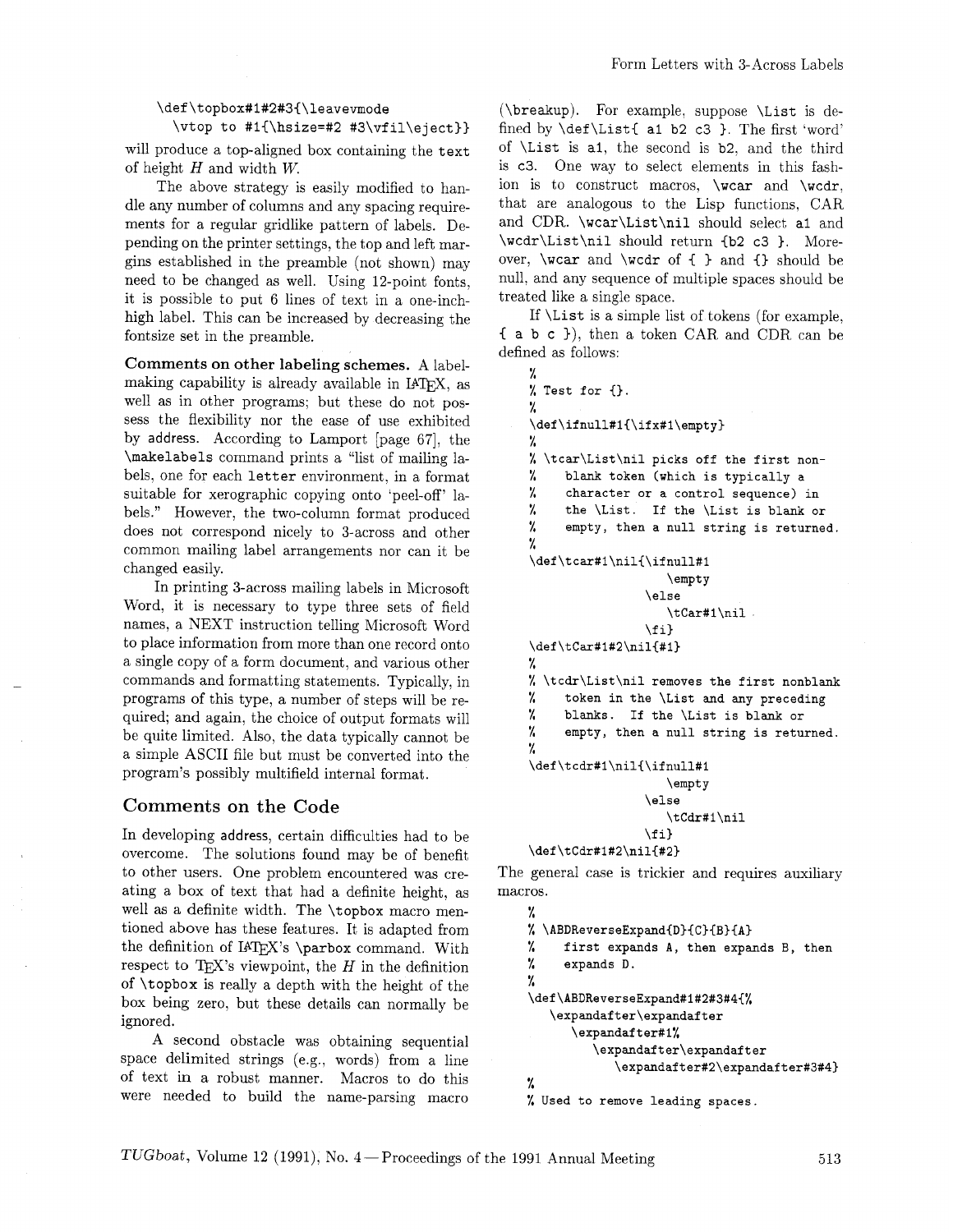### Jackie Damrau and Michael Wester

```
% 
\def \pretrim.#l{#l) 
% 
% \wcar\List\nil picks off the first word 
% (string of nonblank characters) in the 
% \List. If the \List is blank or 
% empty, then a null string is returned. 
% 
\def\wcar#l\nil{% 
   \if null#l 
      \empty 
   \else 
      \expandafter\wCar\pretrim.#l \nil 
   \f i) 
\def \wCar#i #2\nil{#l) 
% 
% \wcdr\List\nil removes the first word and 
% any preceding blanks from the \List. 
% If the \List is blank or empty, then a 
% null string is returned. 
% 
\def\wcdr#l\nil{% 
   \if null#l 
       \empty 
   \else 
       \ABDReverseExpand 
             \if x\empty\wCdr\pretrim. #l \nil 
          \empty 
       \else 
          \expandaf ter\wCdr\pretrim. #l\nil 
      \fi 
   \{f_i\}\def\wCdr#l #2\nil{#2)
```
**\ABDReverseExpand** is a simplification of the example found in Knuth [page 374] in the "Dirty Tricks" appendix.<sup>1</sup>

One more pair of useful Lisplike macros are **\setq** and **\gsetq,** which are defined by

\def\setq#1#2{\edef#1{\expandafter#2}} \def\gsetq#1#2{\xdef#1{\expandafter#2}}

These macros allow statements such as

\setq\List{\wcdr\List\nil}

to function correctly by performing an immediate expansion on the second argument. This particular example results in **\List** being redefined to be  $\{b2$ **c3** *1.* 

Using the preceding as building blocks, it is easy to devise more complex macros. address defines **\wmember\Element\of \List\nil,** which causes **\ifmember** to be true if the **\Element**  is found in the **\List** (false otherwise); and **\wendcarcdr\List\nil\A\B,** which assigns **\A** and **\B** to the **CAR** and CDR of the **\List,** starting at the *right*. The assignment to macros provided as arguments in the latter case is done for two reasons. It is more efficient in this situation to make both assignments at once. More importantly. since **\wendcarcdr** uses recursion via the **\loop** construct, as well as defining temporary variables, will complain if an attempt to force an immediate expansion of the result is made with **\edef.** Thus, **\wendcarcdr** uses **\xdef** internally to define **\A** and  $\mathbf{R}$ 

The problem of being unable to store and further manipulate the results of certain macro expansions can be solved in a second way. The **\StoreAddrBlock** macro mentioned earlier is defined by

**\def\StoreAddrBlock#l\in#2(% {\setboxO=\hbox~\AddrBlock#l~% \toksO=\expandafter{\Current)%**  \xdef#2{\the\toks0}}}

In the first line, **\AddrBlock** completely expands within the **\hbox** and the result is assigned to a box which is subsequently ignored. As a side effect of the expansion, the global macro **\Current** is set to be the value of the reference to **\AddrBlock.** The last two lines of the macro then store this result in the second argument, operating with a token list to prevent premature expansion of any  $\setminus$ 's that may be present. The extra set of braces ensure that the assignments to **\box0** and **\toksO** are local to the macro.

This section concludes with a small, but important point. TEX will append an end-of-line character to any line of input text unless **\endlinechar=-1**  is performed. This character will be treated like a space unless the line is blank, in which case it will be converted into a **\par.** Since **\ifx** performs one level of macro expansion on its arguments, one way to read a line from a file and test if it is blank is:

**\read\file to \Line \if x\Line\blank** 

where **\def\blank{\par}** must be done somewhere previous.

### Summary

We have designed a general-purpose form-letter generator that runs directly under  $TFX$  or  $IATFX$ . This program requires three files, supplied by the user: a (optional) preamble, a simple format address list, and a letter template. These files are prompted for interactively, and they default to certain names if none are specified. We have also developed various sample files, including a preamble and template

<sup>&</sup>lt;sup>1</sup> The comment there incorrectly predicts that such a construction is "probably too lengthy to be of any use."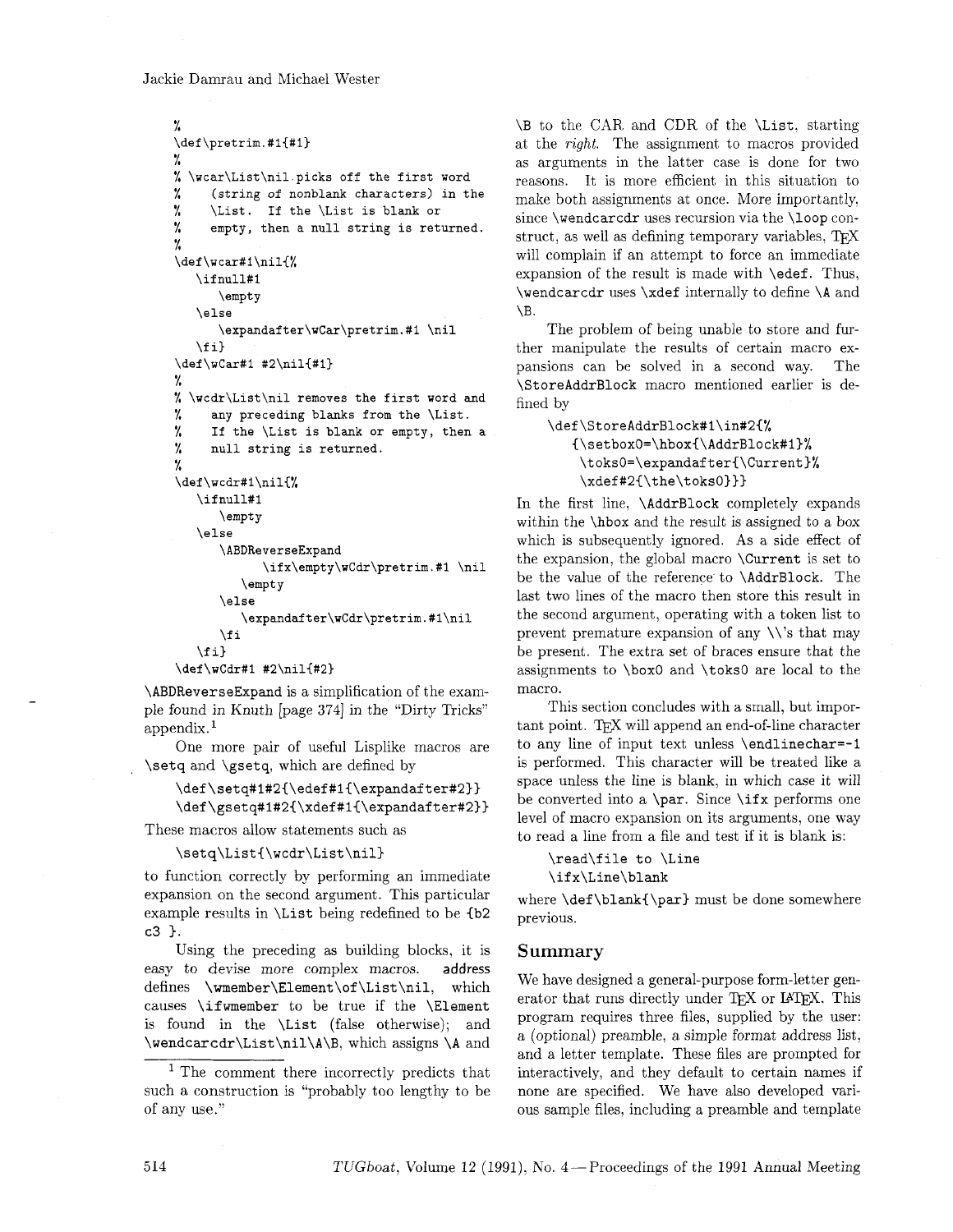to produce 3-across labels. Thus, form letters and mailing labels can both be generated from the same address list by just changing two inputs to the program. Of course, there is nothing magical about names and addresses; this program can certainly be adapted to other uses.

This form-letter program has been designed to be both robust and easy to work with. The former means; for example, that excess white space and lines commented out with a % in the address list will not cause havoc. To make the program easy to work with, the files have been designed to be easily modified for various types of results. Thus, the files themselves have been made READABLE so that anyone who wishes to alter them may do so easily. These files will be made publicly available from the TEX repositories at sun. soe. clarkson. edu and ymir.claremont.edu.

### **Acknowledgments**

Thanks are due to Ellen Golden and Sam Matthews for providing certain crucial help during the development of this program. Also, Tom Stickels is due thanks for the encouragement and sound editing advice provided throughout the development of this paper. Finally, hats off to the reading club for instigating this endeavor.

## **Bibliography**

- Knuth, Donald E. The TEXbook. Reading, Mass.: Addison-Wesley, 1984.
- Lamport, Leslie. *LATEX: A Document Preparation* System. Reading, Mass.: Addison-Wesley, 1986.
- Microsoft Corporation. Microsoft Word Processing Program Version 3.0 for *IBM* Personal Computers and Compatibles. Redmond, Wash.: Microsoft Corporation, 1986.

# **Appendix: Selected Macro Definitions**

```
\newif \ifnotdone 
\newif\ifwmember 
7----------=---------------------------------- ...................... 
 % 
% Allow \par's within \loop constructs. 
 % 
\long\def \loop#l\repeat{\def \body{#l)\iterate) 
7............................................. 
\def \AddrLine#l{\GetLine#l\of \Address) 
% 
\def\AddrBlock#l{% 
   \GetBlock#l\of\Address\by{\\---\\I) 
% 
\def\GetLine#1\of#2{\GetBlock#1\of#2\by\\}
```

```
% 
% \GetBlock{N)\of\List\by\Delim gets block N of 
% the \List. The blocks in the \List are 
% assumed to be separated by \Dellm's. 
% \Current will hold the last block 
% selected. 
% 
\def \Current{) 
\def\GetBlock#l\of#2\by#3{% 
   \{\gamma\count0=1\toks0=\expandafter{#2#3}%
    \edef\List{\the\toksO)% 
    \def\lcar##1#3##2\nil{##1}%
    \def\lcdr##1#3##2\ni1{##2)% 
    \not donetrue 
    \loop 
       \ifx\List\empty 
           \notdonef alse 
           \gdef\Current{)% 
       \else 
           \advance\countO by -1 
           \ifnum\countO=O 
              \notdonef alse 
              \toksO=\expandafter\expandafter 
                         \expandaf ter{% 
                            \expandaf ter 
                               \lcar\List\nil)% 
              \xdef \Current{\the\toks0)% 
              \Current 
           \f i 
       \fi 
       \ifnotdone 
           \toksO=\expandaf ter\expandaf ter 
                     \expandaf ter{% 
                         \expandafter 
                            \lcdr\List\nil)% 
           \edef\List{\the\toks0}%
    \verb|\repeat}|% 
% \wendcarcdr\List\nil\A\B picks off the last 
% word in the \List and places it in \Lambda.
% The rest of the list (stripped of leading 
% blanks) is placed in \setminus B.
% 
\def\wendcarcdr#l\ni1#2#3(% 
   \{\eta(t)\\def\carList{}%
    \def\neuList{)% 
    % 
    \not donetrue 
    \loop 
       \ifnull\List
          \notdonef alse 
          \xdef#2{\carList)% 
          \xdef#3{\newList}%
       \else 
          \ifx\List\space
              \notdonefalse 
              \xdet 2{}%
```
TUGboat, Volume 12 (1991), No. 4 – Proceedings of the 1991 Annual Meeting